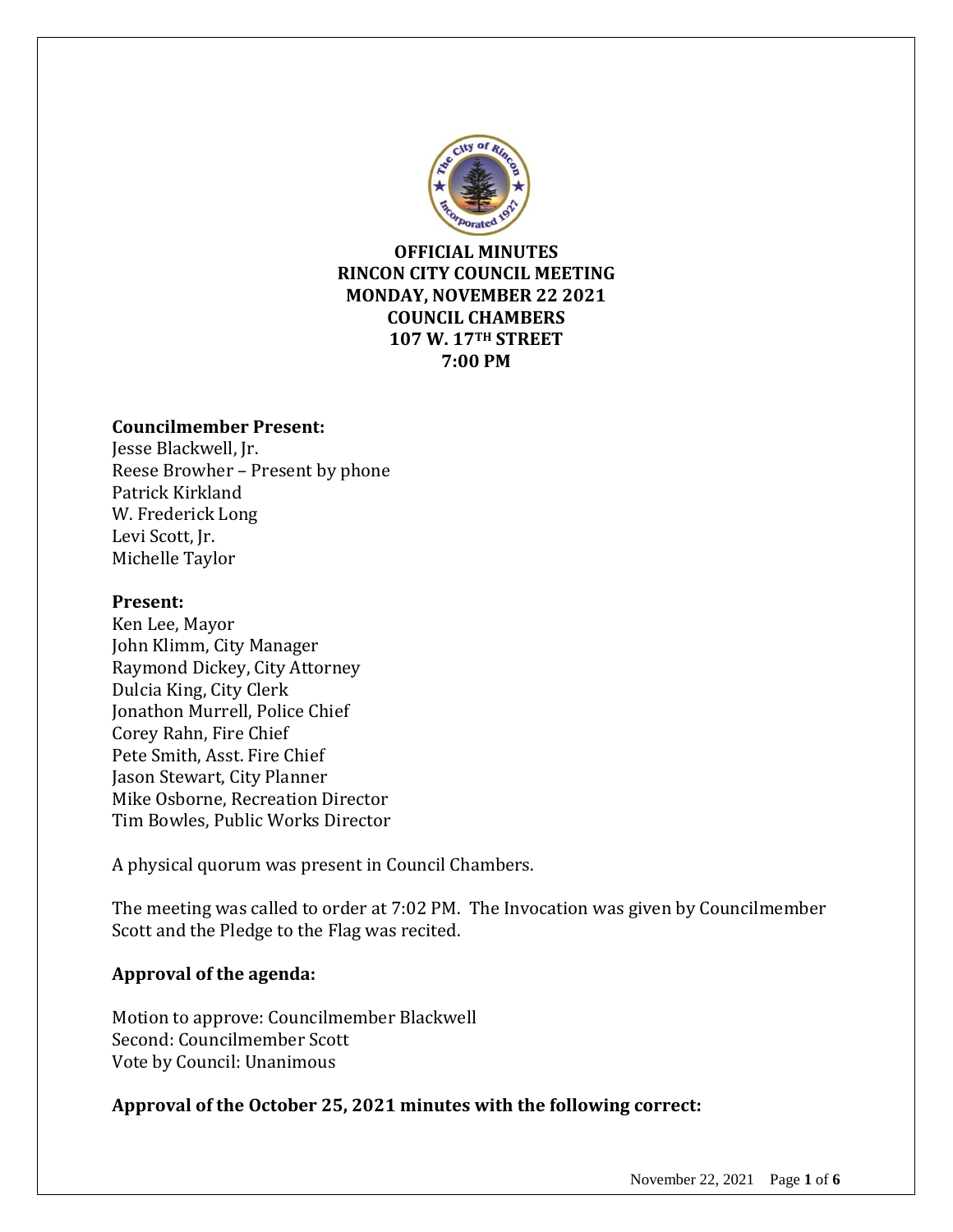There were two agenda items 5A, one should have been 5B.

Motion to approve: Councilmember Scott Second: Councilmember Taylor Vote by Council: 5 yes votes Councilmember Long abstained

### **Approval of the November 8, 2021 minutes with the following:**

The correction of one grammatical error.

Motion to approve: Councilmember Blackwell Second: Councilmember Kirkland Vote by Council: Unanimous

#### **Public Hearing:**

*Turn meeting over to public hearing officer, Raymond Dickey:*

Open public hearing: 7:06 PM

#### **Public Hearing to discuss the proposed FY 2022 City of Rincon Budget.**

Attorney Dickey stated based on information the public hearing has been advertised in the legal organ of the County. John Klimm said he provided Council with budget proposal, as well as a summary sheet that highlights changes. There will be a budget workshop a week from tonight and another two weeks from tonight. The first workshop will be dealing with the expansion at WWTP, Marcus Sack and Tommy Kee will be present. The second workshop in two weeks will be to discuss capital projects. He is available by phone and email for Council to discuss any issues. Mr. Klimm said the highest priority is that we live within our means, this proposal does exactly that. The overall change has some good news we are projecting revenue increases of 14%. This budget represents a 6% increase in the general fund budget. This funds year three of our employee compensation plan, secondly a staff COLA of two percent, thirdly it fully funds a health insurance increase of 12%; it fully funds and implements the Stormwater program; it commits to completing the new zoning ordinance and it initiates a major capital program. He is asking Council to support the expenditure of unused SPLOST from 2011 and 2016 as well as funding in the water sewer reserves that has been set aside over the years for capital projects. We will move forward in getting capital projects completed over the next year that includes funding the extension of water sewer lines, it funds engineer and design of fire station one, it funds the Waste Water Treatment Plants expansion phase one. It keeps the project on 7<sup>th</sup> Street moving, this proposal fully funds phase three. It also has additional funds in recreation; funds a new initiative, the Rincon Beautification Initiative; it funds a modest amount for the Farmers Market initiative; it restores two important positions that have been frozen in Fire and Police. It also funds the SPLOST program that grants money to recreation, police and public works. There are issues that we need to discuss at the upcoming workshops, fire renovations and police staff promotions that require support of Council. In the area of Golf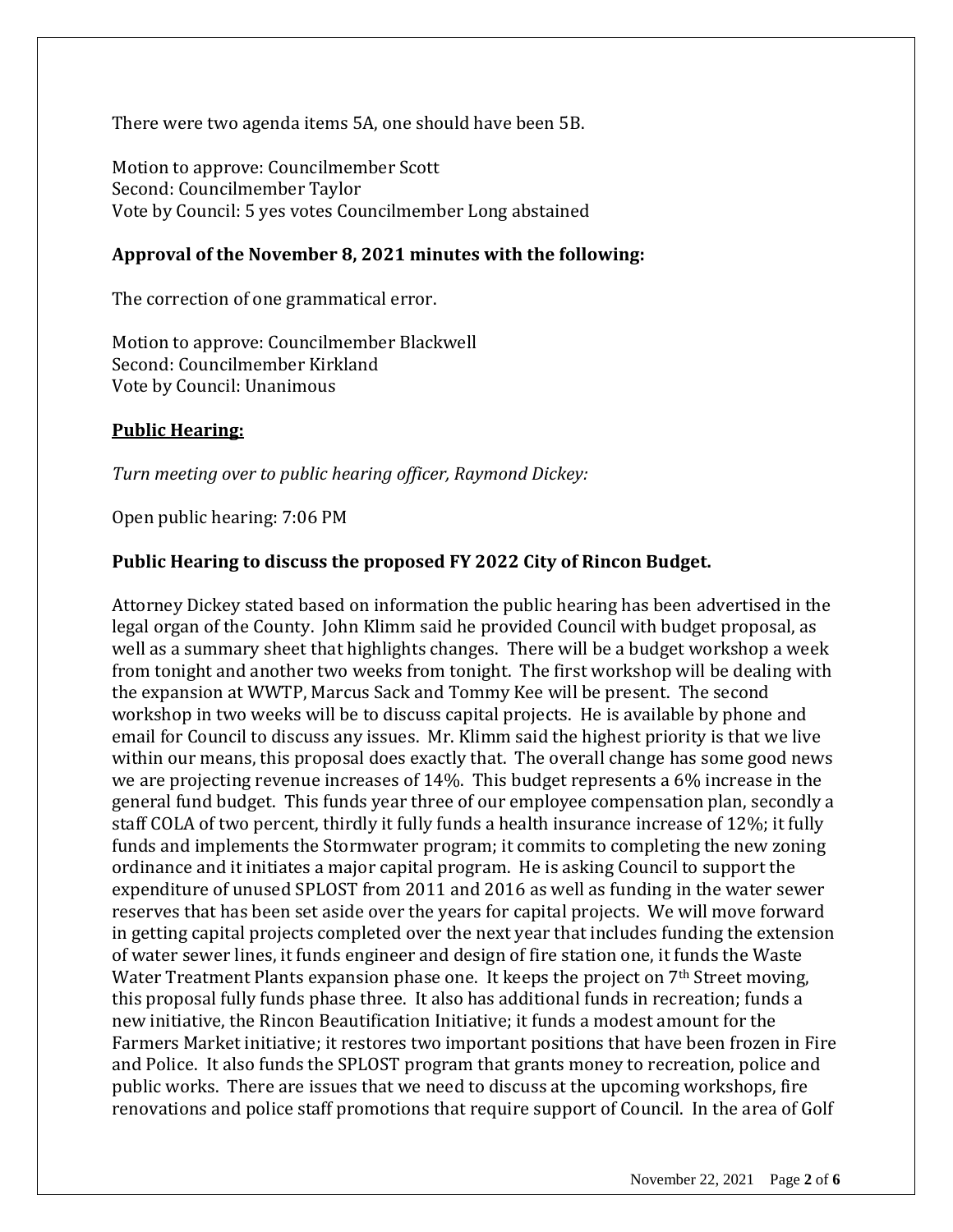the budget is basically the same as last year, there is a request for a piece of equipment for \$60,000 and there is a proposal to privatize the Bistro. Mr. Klimm said this is a very quick thumbnail of the budget proposal. The most significant item is 'Moving Rincon Forward' in the area of capital projects. Lastly there is a new program for sidewalks. This proposal will fund two sections of sidewalk on Highway 21 and the remaining section on 9<sup>th</sup> Street those both will be completed in 2022, with engineering work done on Fort Howard Road around the elementary school for consideration for 2023. Councilmember Taylor asked are we getting any money from the government, Mr. Klimm said if you mean the infrastructure it is too soon to tell. What we are doing is positioning ourselves. That money is supposed to become available real soon. He would hope there is something there for Rincon. We will be ready to request it once the money becomes available. Mayor Lee said if there were funds designated for infrastructure that we might be able to apply for, would that give us an opportunity to move some funds to other areas, Mr. Klimm said yes.

Close public hearing: 7:25 PM

*Turn the meeting back over to Mayor Lee.*

## **First reading of the proposed FY 2022 City of Rincon Budget.**

Mayor Lee said those who have been a part of several budgets know how much easier this has gotten and he thanked Mr. Klimm. This is such a simple process compared to what we used to do. It is professionally done.

Motion to approve: Councilmember Scott Second: Councilmember Blackwell Vote by Council: Unanimous

#### **New Business:**

**1. Vote on the second reading on a petition filed by Dana Bonds to rezone 0.64 acre parcel located at 1006 N. Columbia Ave, to amend the zoning from R-4 (Single Family Residential) to GC (General Commercial); the property is owned by Dana Bonds. (Map and Parcel # R2010010)**

Motion to approve: Councilmember Long Second: Councilmember Scott Vote by Council: unanimous

**2. Vote on second reading of an amendment to the City of Rincon Ordinances to add a new definition of "self-storage facility" to Section 90-361 (Definitions) of the Rincon City Code and amend Section 90-176, General Commercial Zoning District (GC) of the Rincon City Code to add "self-storage facility" as a use permitted by Conditional Use Permit in the General Commercial (GC) Zoning District.**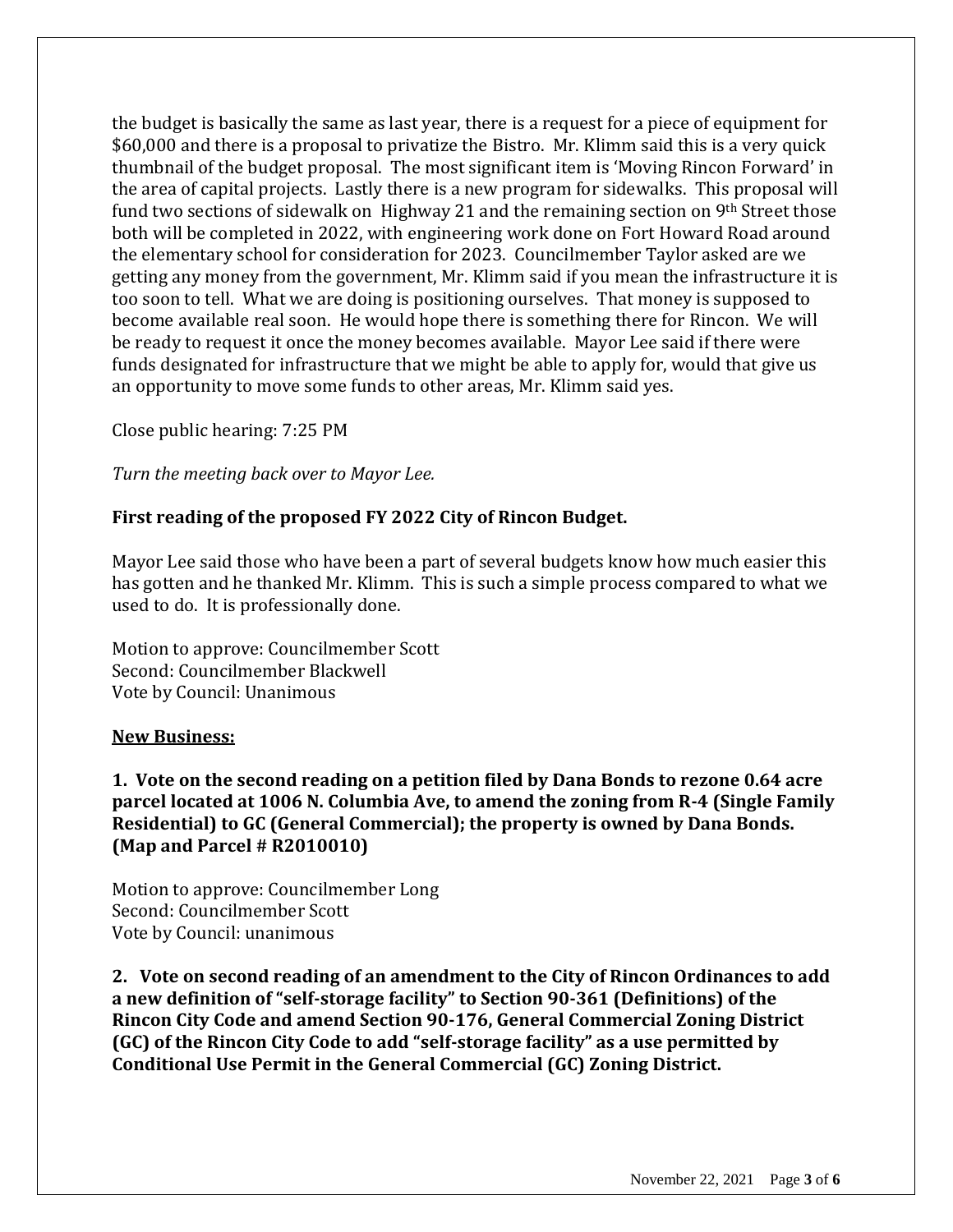Motion to approve: Councilmember Long Second: Councilmember Scott

Councilmember Kirkland asked after the second reading will this become enforced 10 days later, yes. Attorney Dickey said this will be listed as a permissible use in General Commercial.

Vote by Council: Unanimous

## **3. Request approval to issue a RFP for Lost Plantation Golf Club Food and Beverage Services.**

Mr. Klimm said we have had numerous discussions about operations of the Golf Course. It has been our feeling that if you are going to have a restaurant it should make money, it should subsidize the golf fund. Two years ago we put the operation out to bid but it did not work out. Recently we have been approached by a couple that lives in Lost Plantation, that just recently retired and they are interested in putting in a proposal. This RFP does not commit the City. We are not bound to accept anything. It opens up the possibility of other options. If we can find someone else to do it and they are paying us, as long as the meet the requirements, this might be an attractive alternative. Mr. Klimm said he wanted to get the concept approved by Council before we move forward. We have nothing to lose to try this as an option. Attorney Dickey said this is for Council to get a good feel as to what is out there; all you are doing is leasing the restaurant property. You will not be involved in anything else. Mayor Lee said he is excited to see this opportunity present itself again. We want to make sure that we have someone coming in that is credible and responsible because it would be a reflection on us.

Motion to approve: Councilmember Kirkland Second: Councilmember Taylor Vote by Council: Unanimous

## **4. Request approval to extinguish an easement located at Towne Park East because easement is no longer needed or used; to set the value of the easement at one dollar; and to approve a Quit Claim Deed transferring the easement back to the property owner.**

Attorney Dickey said the easement was put there for access to the lift station when there was nothing built there. Now there is development there and the lift station is served by a paved road through the development. The law requires us to set a value if it is under \$75,000 and we have to offer it back the property owners that gave it to use. The lift station is accessed by Towne Park Drive. Councilmember Kirkland asked do we maintain those roads that lead to the lift station. Mr. Bowles said the roads are private, they can't deny us we have water and sewer on those roads. Attorney Dickey said when you deal with townhomes all of them are granted access and easements to the roads, so they have through their actions given access to the City when the plats were filed.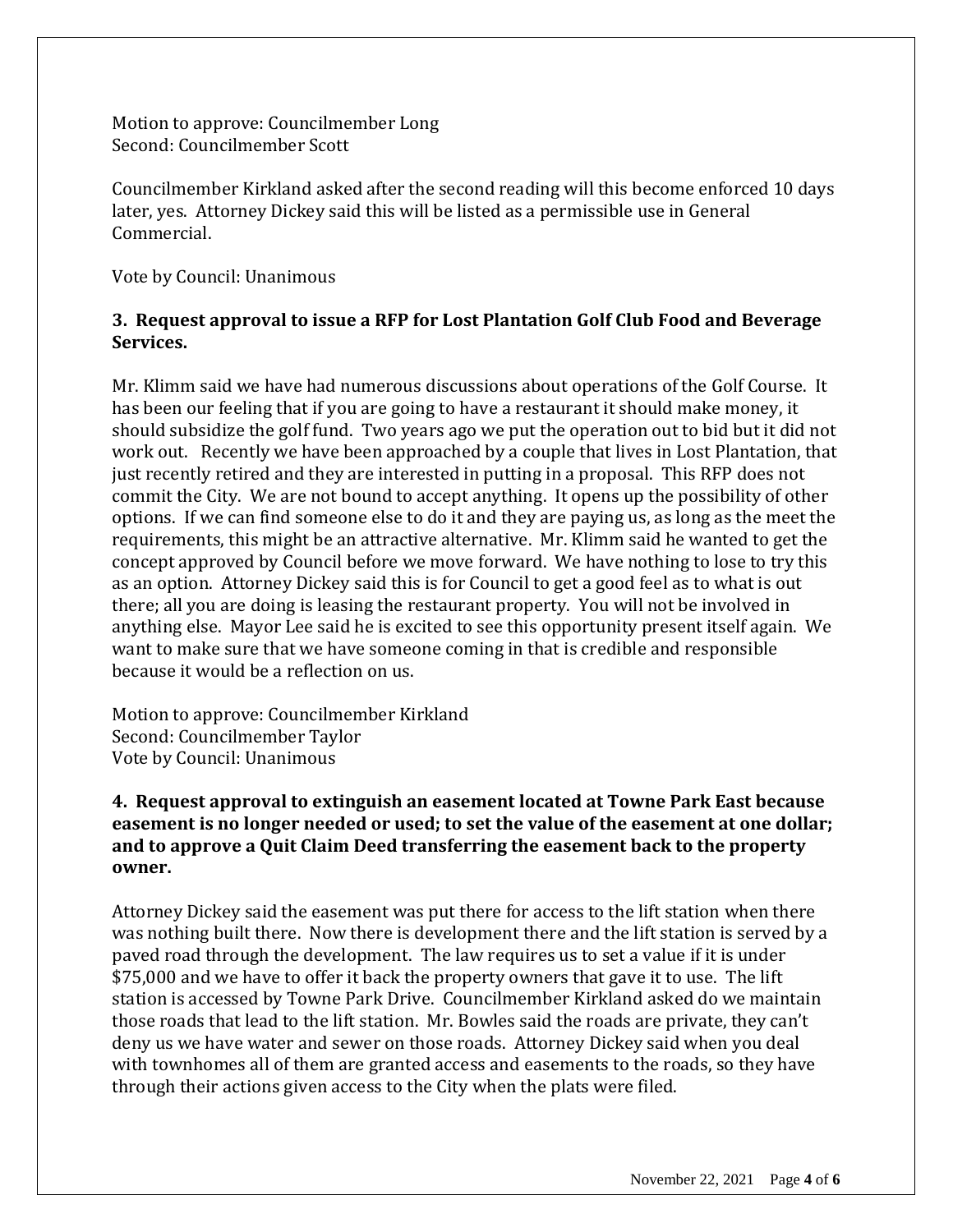Motion to approve: Councilmember Taylor Second: Councilmember Blackwell Vote by Council: Unanimous

# **5. Administrative Reports:**

**City Manager** – Mr. Klimm informed Council that we have a new regional representative for Waste Pro, David Kelly; we have received a resignation from Jimmy Powell at the golf course and he wanted to say publicly that we were lucky to have him; at the last meeting he mentioned the beautification project and Jason Stewart went to the Planning Board and three member said they will be interested; lastly we heard complaints about over hanging trees in Highway 21between 9<sup>th</sup> and 10<sup>th</sup> Street. The lowest quote came in at \$3,500, there is money in the budget. Councilmember Kirkland said he thinks we should go ahead and do it; Council recommended that we have the trees cut.

**Building/Zoning Dept.** – Mr. Stewart said Zaxby's is working through health department issues and they are shooting for a December opening. Councilmember Kirkland asked about the area around Fort Howard Road that was just cleared, Mr. Stewart said he does not know what the owners are planning.

**Recreation Dept.** – Mr. Osborne said he would like to discuss the purchase of team uniforms. He wants to make sure everyone is ok with the process. They don't really know the number and he knows there is a bidding process that he is supposed to do, but he discussed it before and he wants to make sure new Councilmembers are ok with it. Because of the short timeframe they get quotes and go with the lowest quote to make the purchase instead of sending out advertising for bid. Sometimes is it over \$5,000 and they have 4 weeks, once they end the registration, to make the purchase before game starts. Mayor Lee asked did he have a group of people that normally give quotes, yes he goes to several companies looking for prices. Mayor Lee said as long as he is making a reasonable effort to reach out to several people, it is not illegal, and he is getting the message out as best as he can.

Councilmember Kirkland a couple of parents some from Bryan complimented the Recreation Department and how it was run. Dulcia King asked if they charged an up charge for people outside of our County. Council Browher wanted to point out the Ms. King made a good point about a surcharge for people that live outside of the County, it warrants further study to look into that. Mr. Osborne said on the online registration they set fees through the system and he is not sure how they would go about doing that for people that don't live in the County. Councilmember Blackwell asked about how many kids are we talking about, Mr. Osborne said about eight.

**Mayor and Council** –Councilmember Blackwell had a concern about the playground by the library (Veteran's Park). She had some safety concerns and he went out there to look at it. The equipment is surrounded by landscape timbers, they could present a tripping hazard; one of the springs on the cars is broke; and the rocket ship has a piece that is missing. Mr. Blackwell asked can we get the cleaning crew to work on that. Mr. Osborne said they will